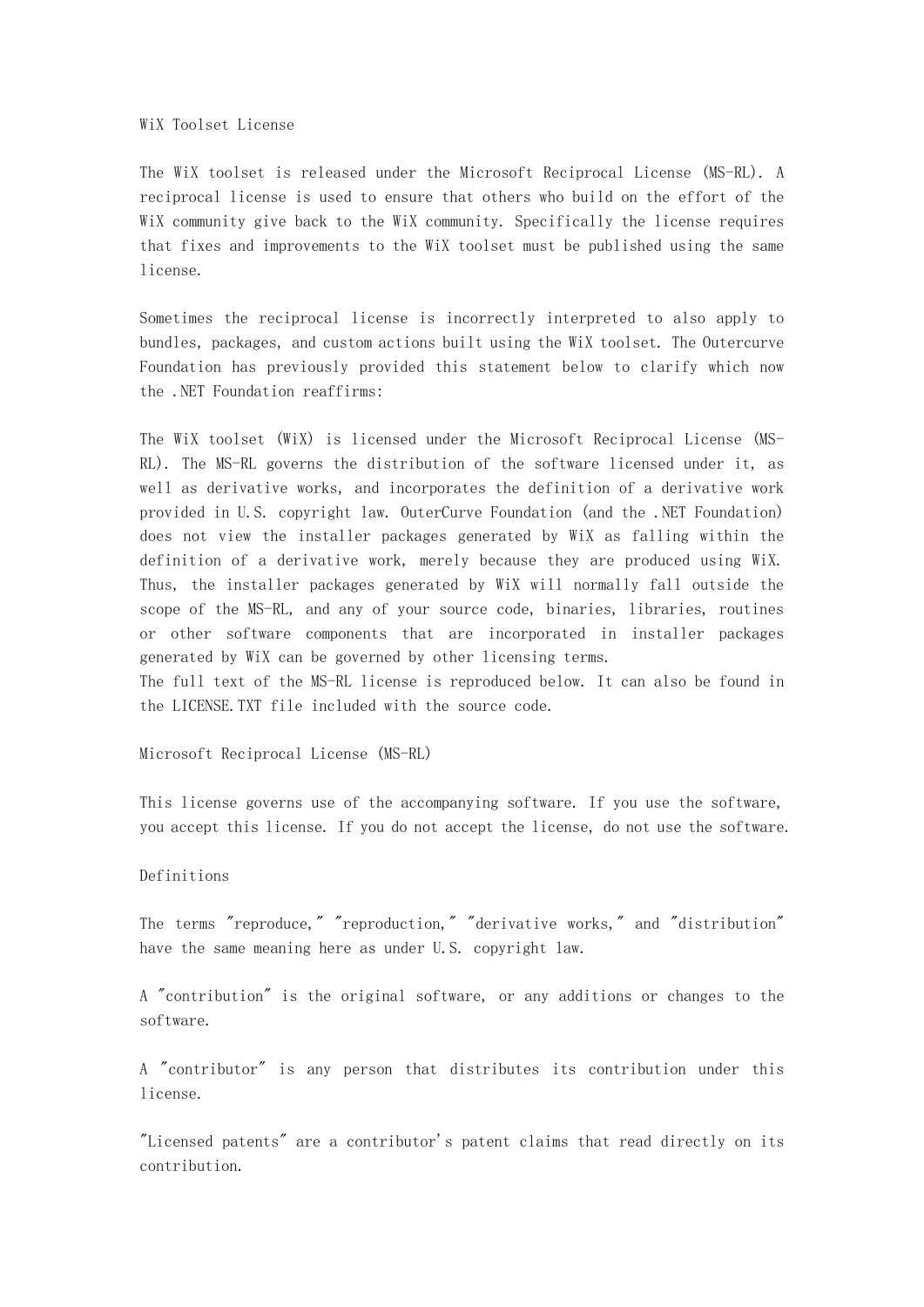## Grant of Rights

(A) Copyright Grant- Subject to the terms of this license, including the license conditions and limitations in section 3, each contributor grants you a nonexclusive, worldwide, royalty-free copyright license to reproduce its contribution, prepare derivative works of its contribution, and distribute its contribution or any derivative works that you create.

(B) Patent Grant- Subject to the terms of this license, including the license conditions and limitations in section 3, each contributor grants you a nonexclusive, worldwide, royalty-free license under its licensed patents to make, have made, use, sell, offer for sale, import, and/or otherwise dispose of its contribution in the software or derivative works of the contribution in the software.

## Conditions and Limitations

(A) Reciprocal Grants- For any file you distribute that contains code from the software (in source code or binary format), you must provide recipients the source code to that file along with a copy of this license, which license will govern that file. You may license other files that are entirely your own work and do not contain code from the software under any terms you choose.

(B) No Trademark License- This license does not grant you rights to use any contributors' name, logo, or trademarks.

(C) If you bring a patent claim against any contributor over patents that you claim are infringed by the software, your patent license from such contributor to the software ends automatically.

(D) If you distribute any portion of the software, you must retain all copyright, patent, trademark, and attribution notices that are present in the software.

(E) If you distribute any portion of the software in source code form, you may do so only under this license by including a complete copy of this license with your distribution. If you distribute any portion of the software in compiled or object code form, you may only do so under a license that complies with this license.

(F) The software is licensed "as-is." You bear the risk of using it. The contributors give no express warranties, guarantees or conditions. You may have additional consumer rights under your local laws which this license cannot change. To the extent permitted under your local laws, the contributors exclude the